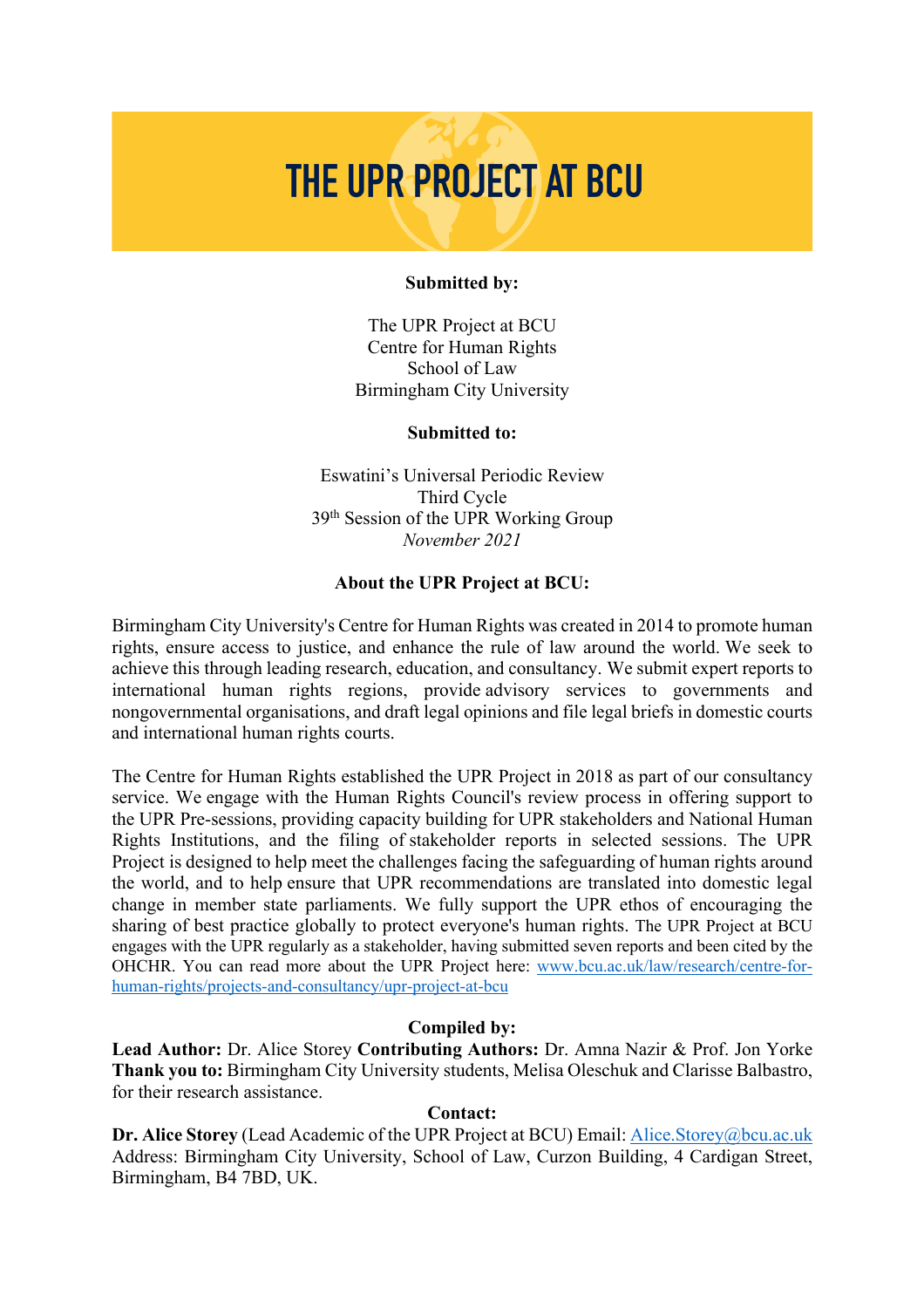## **INTRODUCTION**

- 1. Eswatini has the highest rate of HIV across the world.<sup>1</sup> It is estimated that around 200,000 adults and children in Eswatini are living with HIV, which is approximately 17.4% of the country's total population.2 Whilst the number of people currently living with HIV is still steadily increasing, the number of new infections is decreasing.<sup>3</sup> There are several reasons for this, including a rise in the general population, and an expansion of access to antiretrovirals (HIV medication) in Eswatini, meaning that more people infected with HIV are living longer lives. In fact, around 95% of those infected with HIV in Eswatini can now access antiretrovirals.4 However, there is still much work to be done in Eswatini, particularly in terms of women and girls, as over 60% of those aged over 15 and living with HIV are women.<sup>5</sup> This is a particularly sensitive issue, as women in Eswatini are often considered to be "subordinate to men," with gender inequality being pervasive across the country.6
- 2. This Stakeholder Report focuses on two key issues for women and girls living with HIV in Eswatini: (1) the effect of HIV-related stigmatisation on women and girls, and (2) protecting female sex workers from HIV. We make recommendations to the Government of the Kingdom of Eswatini on these two key issues, implementation of which would also see Eswatini moving towards achieving Sustainable Development Goal 5 which aims for gender equality.

## **A. Eswatini and International Law**

3. It is widely agreed that taking a human rights approach to tackling HIV is both progressive and effective.7 Eswatini is a party to seven of the nine core international human rights treaties and a signatory to one, $8$  for which the government should be commended. Particularly relevant for the regulation of the right to health, including in the context of HIV, is the International Covenant on Economic, Social and Cultural Rights ('ICESCR'), which Eswatini ratified in 2004. Article 12(1) ICESR states that:

1. The States Parties to the present Covenant recognize the right of everyone to the enjoyment of the highest attainable standard of physical and mental health.

2. The steps to be taken by the States Parties to the present Covenant to achieve the full realization of this right shall include those necessary for:

(a) The provision for the reduction of the stillbirth-rate and of infant mortality and for the healthy development of the child; …

(c) The prevention, treatment and control of epidemic, endemic, occupational and other diseases;

(d) The creation of conditions which would assure to all medical service and medical attention in the event of sickness.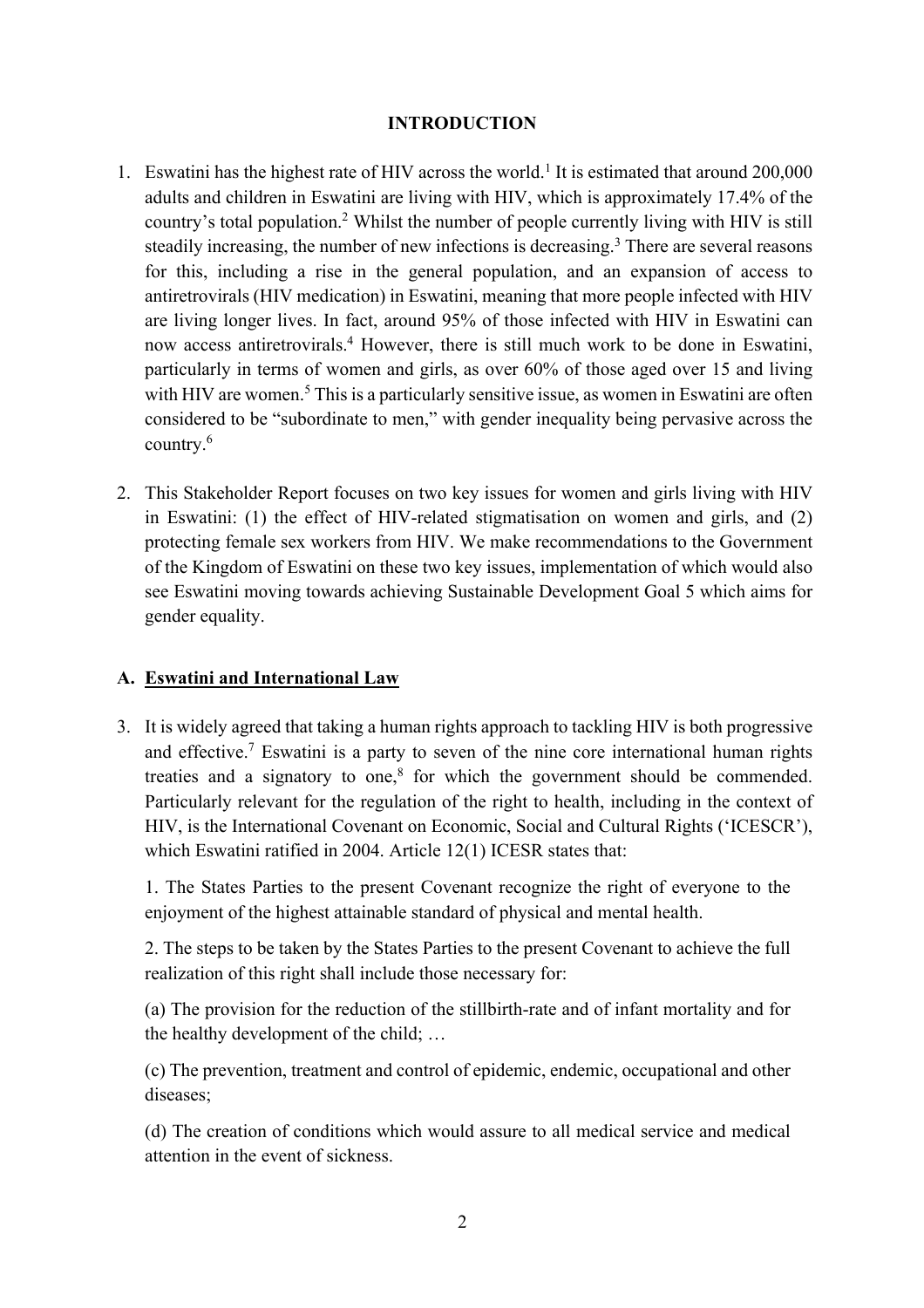- 4. Also relevant to the right to health, and in particular ensuring access to antiretrovirals, is Article 27 of the Universal Declaration of Human Rights, which states, "[e]veryone has the right...to share in scientific advancement and its benefits,"<sup>9</sup> and Article 15(1)(b) ICESCR, which recognises the right of everyone "[t]o enjoy the benefits of scientific progress and its applications."10
- 5. Furthermore, Eswatini should abide by the International Guidelines on HIV/AIDS and Human Rights ('International Guidelines'), which were published by the OHCHR and UNAIDS to ensure that Member States were implementing international human rights standards on HIV in practice.<sup>11</sup> There are twelve guidelines in place, followed by recommendations for implementation and guidance on how to enact international human rights laws.12

## **B. Implementation of Recommendations from Cycle Two in 2016**

- 6. Eswatini received 181 recommendations in the Second Cycle, of which 131 were accepted and 50 were noted.<sup>13</sup> This is a laudable response to the UPR recommendations, but it is also important that accepted recommendations are subsequently implemented by the government.14
- 7. Nine of the 181 recommendations focused specifically on HIV/AIDS and all were supported by the government. Whilst it is positive that all nine were accepted, this is a relatively low number of recommendations for such a serious issue, and Member States should ensure all key areas are being covered in Eswatini's third cycle of review in 2021.
- 8. **Haiti (para. 109.29)** recommended that Eswatini should "[t]ake new measures to put an end to cultural practices that discriminate against children with disabilities, women and all persons living with HIV/AIDS."15 There has arguably been some positive action taken in respect to this recommendation, as the Sexual Offences and Domestic Violence Bill of 2015 was signed into law by the King in 2018.16 However, in practice this has done little to improve the significant and culturally entrenched gender inequality that is rife across Eswatini. A suggestion for recommendations in the third cycle would be for countries with historically similar cultural views and practices regarding women to provide recommendations on how they have attempted to overcome gender inequality in relation to HIV, as a blueprint for Eswatini to implement.
- 9. **Angola (para. 107.66)** recommended that the government "[s]trengthen measures to prevent and reduce the prevalence of HIV/AIDS."17 **Ukraine (para. 107.72)** suggested that the government "[f]urther intensify efforts in fighting HIV/AIDS."18 Whilst, on its face, it seems that strengthening and intensifying efforts would likely assist in preventing HIV infections, this recommendation is far too broad to ensure any meaningful implementation. Recommendations from Member States would be more effective if they provided details of specific policies and programmes to be employed.19 Specific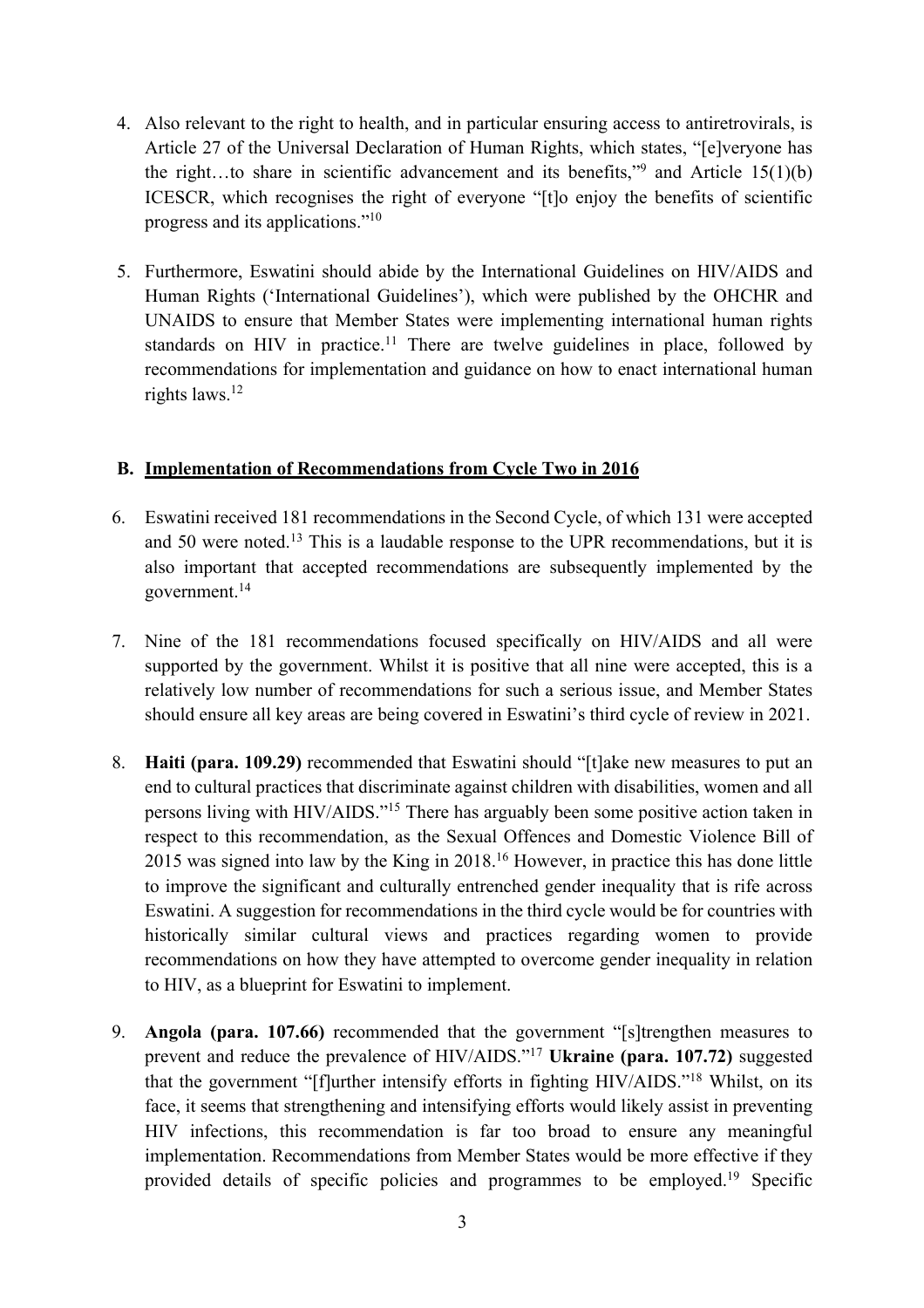recommendations can easily be formulated through utilising information provided in the Compilation and Stakeholder Reports.

- 10. **Libya (para. 107.68)** recommended that the government "[c]ontinue efforts to combat HIV/AIDS through the National Parliament Strategy on HIV/AIDS for 2016-2021."20 **Turkey (para. 107.69)** recommended that the government "[c]ontinue to implement the adopted HIV/AIDS response strategies, with a view to further reducing new infections."<sup>21</sup> **Uganda (para. 107.70)** made the suggestion to "[e]xpedite the implementation of the Extended National Strategic Framework on HIV/AIDS that was adopted in 2014."<sup>22</sup> Similarly, **Equatorial Guinea (para. 107.71)** asked Eswatini to "[p]rovide follow-up to the expanded strategic framework for national action against HIV/AIDS."23 **Ghana (para. 107.67)** suggested that the government should "[r]edouble its efforts on HIV/AIDS response, particularly on prevention strategies, and take steps to address discrimination against persons living with HIV/AIDS."24 The current strategic policy in place in Eswatini is the National Multisectoral HIV and AIDS Strategic Framework 2018 – 2023 (NSF), adopted in 2015.25 The NSF is lengthy and covers many topics, under the headings: 'HIV Prevention', 'HIV Treatment, Care, and Support', 'Social Protection and Reduction of Structural Vulnerabilities', 'Management of HIV and AIDS Response', and 'Sustainable Financing of the HIV Response'. Under each of these headings comes numerous subheadings. As such, the recommendations provided above are far too broad to have any reasonable chance of implementation when making recommendations on strategic frameworks. UN Member States' recommendations would be more impactful if they focused on just one of the specific issues in the NSF, as opposed to providing a broad recommendation on the entire Framework.
- 11. **Ethiopia (para. 107.73)** recommended that the government should "[g]ive emphasis on allocating adequate National Funding for the response of the HIV/AIDS problems to implement all required actions in the country."26 Eswatini has noted that \$790.13 million is needed to cover the cost of the NSF.<sup>27</sup> Whilst the NSF identifies some sources of funding, it also states that there is still a need for "additional resources to address the funding gap."<sup>28</sup> Funding and support is imperative for the NSF to succeed, and this must be addressed at the global level.
- 12. A key point noted is that no recommendation in the 2016 UPR directly referred to women and girls infected with HIV. UN Member States should particularly focus their efforts on making suggestions to improve the safeguarding of the rights of women and girls with HIV in Eswatini in the third cycle.

## **C. Further Points for Eswatini to Consider**

*Effect of HIV-related Stigmatisation on Women and Girls in Eswatini*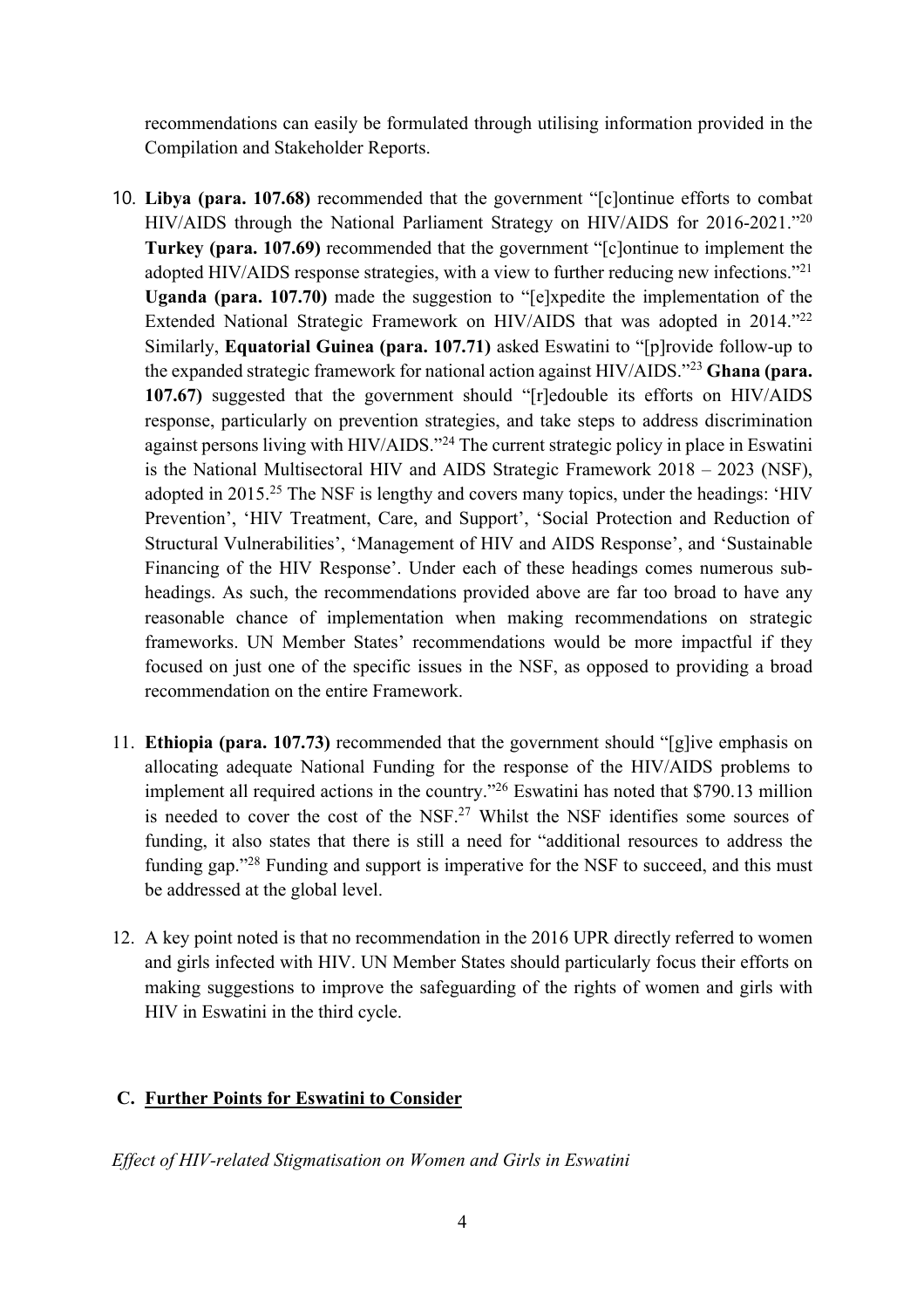- 13. The stigma faced by people with HIV in Eswatini is widespread,<sup>29</sup> despite the commentary on International Guideline 6 stating that, "States should also ensure that their laws, policies, programmes and practices do not exclude, stigmatize or discriminate against people living with HIV or their families."30 Although eliminating HIV-related stigma is a core feature of the NSF,<sup>31</sup> stigmatisation continues to be rife in Eswatini, with a particularly damning effect upon women and girls
- 14. A specific concern surrounding stigmatisation is the fact that it can affect the number of women and girls seeking treatment. A study carried out in 2016-17 in the region of Shiselweni found that, in some cases, "asymptomatic people living with HIV were motivated to start ART in order to prevent them from developing symptoms that would visibly show them to be HIV-positive."32 While, of course, the number of people seeking HIV testing is commendable, this study indicates that it is driven by a fear of stigmatisation. Furthermore, the study also found that in other cases, "engaging with treatment and care services was also seen as having the potential to expose someone as HIV-positive and thereby open to stigmatisation." In these cases, "[w]hen the risk of exposure through clinic attendance was deemed too great, people were found to disengage from care and take treatment intermittently."33 Statistics also show that this stigmatisation particularly affects women and girls, as PEPFAR has found that women and girls aged 15- 24 have a low rate of antiretroviral treatment coverage.<sup>34</sup> Equally important, Horter et al note that, even when antiretroviral treatment is being used effectively, this treatment "does not directly address the structural drivers of stigmatisation, such as poverty, gender inequality and racism."35
- 15. A practical way of tackling this stigmatisation experienced by women and girls with HIV, whether they are seeking antiretroviral treatment or not, is through education. It is widely agreed that the education provision in Eswatini regarding HIV and AIDS is poor.<sup>36</sup> Statistics from 2014 show that only "49% of young women (ages 15-24) and 51% of young men demonstrated adequate knowledge on this subject."<sup>37</sup>
- 16. Although formal education and training is necessary, it is not the only way of tackling stigmatisation. International Guideline 9 provides specific ways that the public can be educated on this issue, as "[p]ublic programming explicitly designed to reduce the existing stigma has been shown to help create a supportive environment which is more tolerant and understanding."38 To some extent, Eswatini is already seeking to implement this, as "[t]he Ministry of Health's Health Promotion Programme…runs radio and television shows about HIV."39 This is a great start towards educating the general public. Moreover, in relation to the Health Promotion Programme, "[a] 2016 survey found radio is a more effective medium for raising awareness, with 90% of respondents aware of HIV radio programmes but only 21% aware of television programmes, mainly due to a lack of access to television."40 Taking the findings of this study into account, the Kingdom of Eswatini should look to extend its current Health Promotion Programme, using different types of accessible media, "including creative and dramatic presentations, compelling ongoing information campaigns for tolerance and inclusion and interactive educational workshops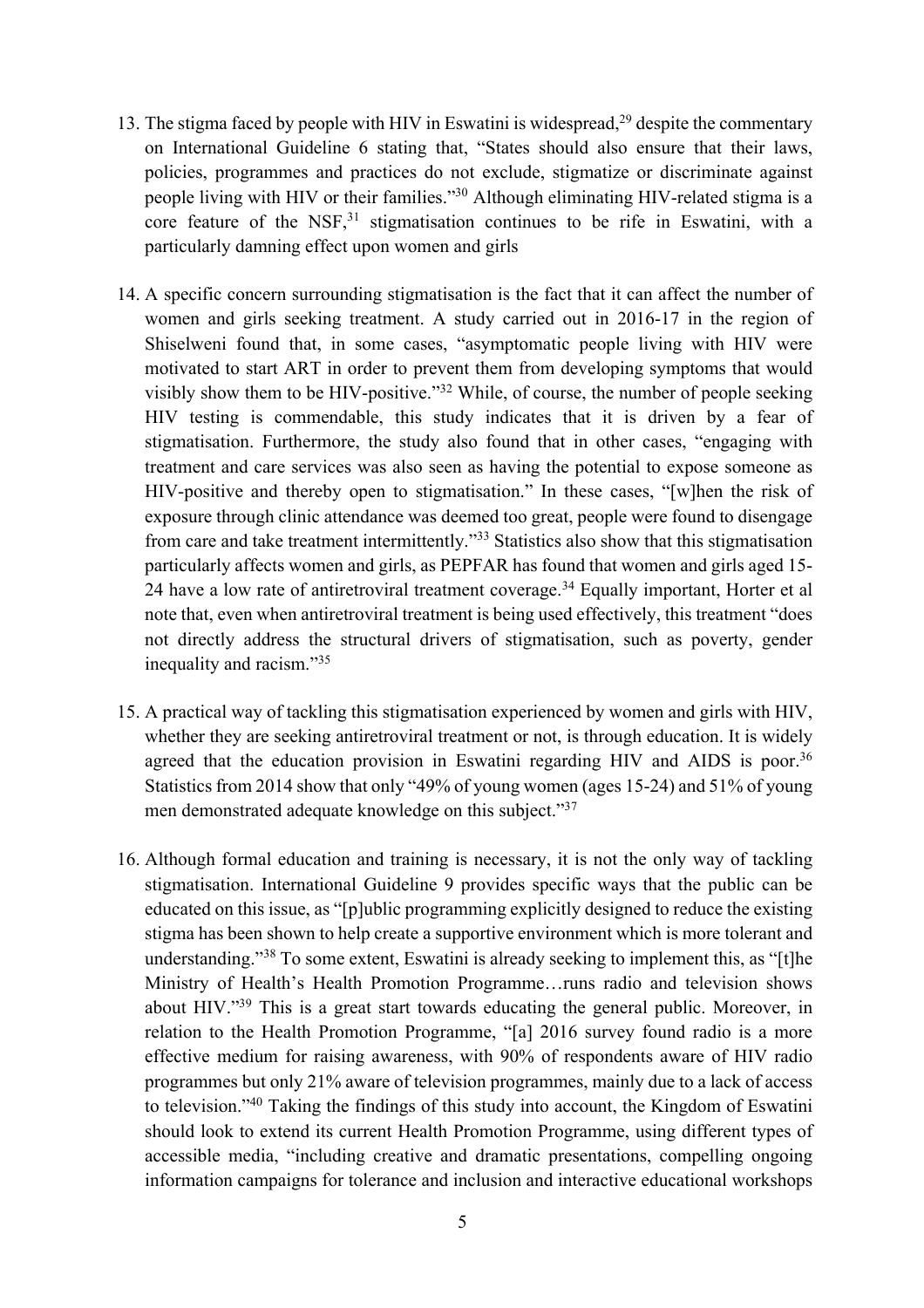and seminars,"41 especially as this approach to educating people on HIV, as a way of reducing stigma, has been supported by scientific studies and academic literature.<sup>42</sup> The government should make use of these studies, looking to the successful implementation of these educative materials as a guide.

- 17. Another invaluable resource of education and support is civil society in Eswatini. Nongovernmental organisations have put a great deal of effort towards engaging projects and strategies to tackle stigma and foster inclusivity, for example, Frontline AIDS works in Eswatini to end stigma and engage with marginalised communities.<sup>43</sup> However, whilst these NGOs carry out invaluable work, they often lack the requisite financial support,<sup>44</sup> which is something the international community must address.
- 18. It must be noted that Eswatini has particularly deep-rooted gender roles and cultural norms, which often lead to negative consequences for women and girls, including in the context of HIV.45 Whilst this presents a bigger challenge, through careful work with the community the government can tackle the issue of stigma.

## *Protecting Female Sex Workers from HIV in Eswatini*

- 19. Eswatini has the highest rate of HIV amongst sex workers in the world, as around 60.5% of sex workers in the country are infected with HIV.<sup>46</sup> Sex work is illegal in Eswatini, $47$ leading to further problems for female sex workers, including "routine abuse, discrimination and violence from police, healthcare workers and others in authority as well as from clients and the general public."48 This also makes accessing healthcare facilities, "including HIV prevention, testing and treatment services" much more difficult.<sup>49</sup>
- 20. In 2019, PEPFAR set out its HIV prevention strategy in Eswatini, and one of the key populations being targeted as part of this strategy is female sex workers.<sup>50</sup> In the 2018 financial year, \$9,595,760 was spent on "key populations for prevention" which covers female sex workers and men who have sex with men.<sup>51</sup> It is not clear how this money has been spent specifically in the context of protecting female sex workers and preventing transmission in the female sex worker community. Particularly given that Eswatini is a developing nation with more limited resources, this is something that should be addressed in the third cycle.
- 21. PEPFAR has identified, via studies and focus groups, that "specifically tailored testing, messaging and service delivery approaches based on population type, age, geography, and other contextual factors" is needed for key populations in Eswatini, including female sex workers.<sup>52</sup> As such, PEPFAR is co-ordinating an "HIV self-testing" approach to identify people who are living with HIV from hard-to-reach communities, including the clients of female sex workers.53 It is not immediately obvious whether female sex workers will also be offered HIV self-tests, but it is important that they are not marginalised from this testing, as this would exacerbate the gender divide in relation to HIV even further.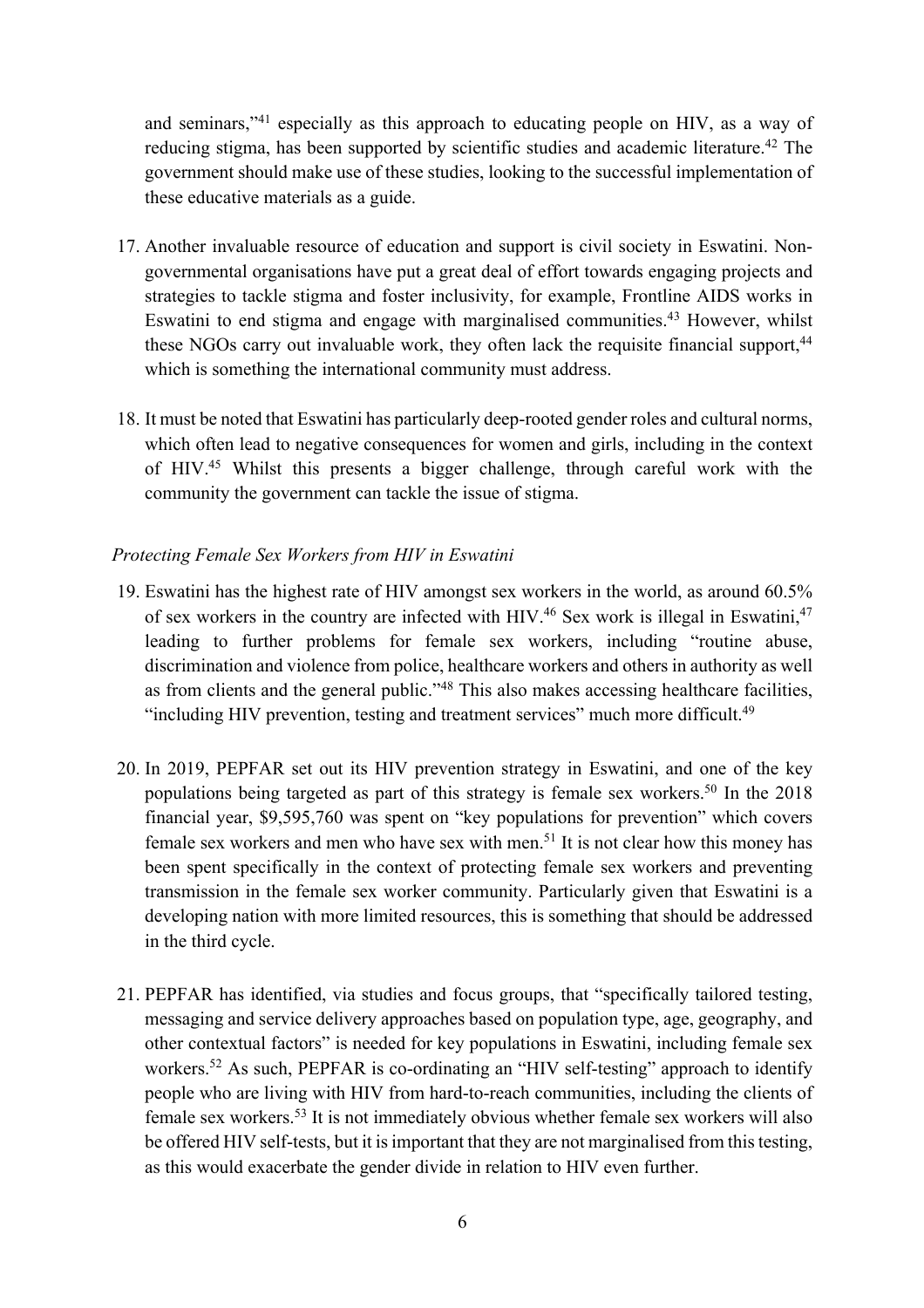- 22. Pre-Exposure Prophylaxis (PrEP) "is a way for people who do not have HIV but who are at very high risk of getting HIV to prevent HIV infection by taking a pill every day."54 PrEP has been rolled out across Eswatini to the general population, as opposed to targeting certain key populations, as a government initiative to avoid stigmatisation.<sup>55</sup> Bärnighausen et al conducted a study in 2019 of 24 Eswatini women who were using PrEP.56 The study found that, "PrEP helps women in Eswatini envision longer, healthier and more fulfilled lives. PrEP enhances resilience through several pathways, including self-efficacy, choice, control over HIV infection and relief from the fear of HIV infection."57 This is a very positive outcome of a small study, the findings of which could equally be applied to female sex workers, should they become a key population to be targeted for PrEP. There are examples of this working well elsewhere in sub-Saharan Africa. For instance, when South Africa became the first country in Africa to approve the use of PrEP in 2016, one of the first groups of people it targeted was sex workers.58 Should Eswatini follow in South Africa's footsteps, caution must be taken. This was demonstrated by a study conducted by Eakle et al, on female sex workers and PrEP in South Africa, which found that it is "important to ensure accurate, relevant, and widespread messaging in communities to generate demand and support for PrEP."59 As PEPFAR's focus is shifting to prevention of HIV in Eswatini, female sex workers must be a high priority for PrEP, with clear and targeted messaging being utilised to avoid further stigmastisation of this vulnerable community.
- 23. Whilst it is appreciated that sex work is a sensitive area of discussion in Eswatini in particular, this is an issue that must be addressed by the UN Member States in Eswatini's third cycle UPR.

## **D. Recommendations**

The UPR Project at BCU recommends that the Government of the Kingdom of Eswatini should:

- i. Ratify the Optional Protocol to the International Covenant on Economic, Social and Cultural Rights, to allow for individual communications to be made regarding any violations of the ICESCR.
- ii. Develop education provisions for all people in Eswatini on how HIV is transmitted and the dangers of stigmatisation, particularly for women and girls. This should include, but is not limited to, formal education and training, and other, alternative sources of media.
- iii. Establish opportunities to work with NGOs who are offering projects and strategies to tackle stigma and foster inclusivity for women and girls with HIV, providing financial support where possible.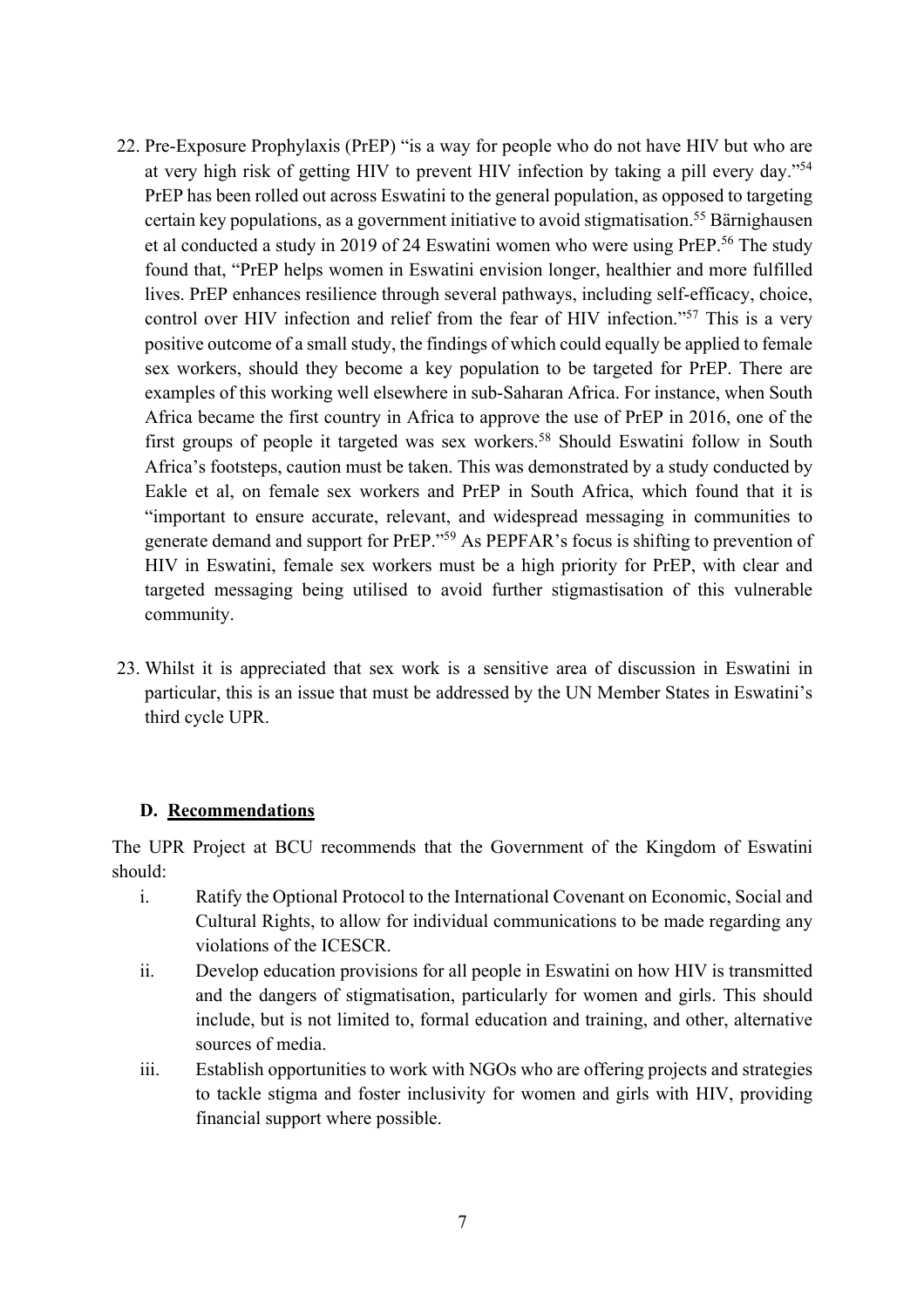- iv. Identify how HIV-related funding is being spent specifically in the context of protecting female sex workers and preventing transmission in the female sex worker community. From the findings, assess whether a more effective strategy is needed.
- v. Ensure that female sex workers will be part of PEPFAR's HIV self-testing, to avoid exacerbating the gender divide in relation to HIV even further.
- vi. Ensure female sex workers in Eswatini are made a high priority for PrEP, using positive examples from other countries and studies conducted, with clear and targeted messaging being utilised to avoid further stigmastisation of this vulnerable community.

<sup>9</sup> Universal Declaration of Human Rights (adopted 10 December) 1948 UNGA Res 217 A(III), Article 27.

<sup>14</sup> Alice Storey, 'Challenges and Opportunities for the UN Universal Periodic Review: A Case Study on Capital Punishment in the USA' (2021) 90(1) UMKC Law Review (forthcoming Spring 2021).

<sup>26</sup> ibid para 107.73.

 $27$  NSF (n 25) 63.

 $28$  ibid 67.

<sup>1</sup> PEPFAR, 'Eswatini Country Operational Plan' (5 April 2019) <https://www.state.gov/wp-content/uploads/2019/09/Eswatini\_COP19- Strategic-Directional-Summary\_public.pdf> 1.

<sup>2</sup> UNAIDS 'Eswatini <www.unaids.org/en/regionscountries/countries/swaziland> accessed 10 March 2021.

<sup>3</sup> ibid.

<sup>4</sup> ibid.

<sup>5</sup> ibid.

<sup>6</sup> Avert, 'HIV and AIDS in Eswatini' <www.avert.org/professionals/hiv-around-world/sub-saharan-africa/swaziland> accessed 10 March 2021.

<sup>7</sup> Bell et al, 'Sexual and Reproductive Health Services and HIV Testing: Perspectives and Experiences of Women and Men with HIV and AIDS' (2007) 19(59) Reproductive Health Matters 113-135.

<sup>8</sup> International Convention on the Elimination of All Forms of Racial Discrimination, ratified in 1969; International Covenant on Civil and Political Rights, ratified in 2004; International Covenant on Economic, Social and Cultural Rights, ratified in 2004; Convention on the Elimination of All Forms of Discrimination Against Women, ratified in 2004; Convention Against Torture and Other Cruel, Inhuman or Degrading Treatment or Punishment, ratified in 2004; Convention on the Rights of the Child, ratified in 1995; Convention on the Rights of Persons with Disabilities, ratified in 2012; International Convention for the Protection of all Persons from Enforced Disappearances, signed in 2012 See, OHCHR, 'Status of Ratification Interactive Dashboard' <http://indicators.ohchr.org> accessed 10 March 2021.

<sup>&</sup>lt;sup>10</sup> International Covenant on Economic, Social and Cultural Rights, 16 December 1966, United Nations, Treaty Series, vol. 993, p. 3, Article  $\frac{15(1)(b)}{0HCHR}$ 

<sup>&</sup>lt;sup>11</sup> OHCHR & UNAIDS, 'International Guidelines on HIV/AIDS and Human Rights' (2006)

<sup>&</sup>lt;www.ohchr.org/Documents/Publications/HIVAIDSGuidelinesen.pdf>. 12 ibid. The guidelines provide that: (1) There should be a national framework in place to prevent HIV; (2) There is community input in the creation of HIV policies; (3) Public health laws should take HIV into account; (4) Criminal laws should not be misused in the context of HIV; (5) Anti-discrimination laws should be in place to protect those with HIV; (6) All should have access to HIV-related goods, services, and information; (7) Legal support services should be provided; (8) A supportive environment should be created for women, children, and other vulnerable groups; (9) Educative materials should be provided to avoid stigmatisation; (10) Codes of practice for professional responsibility should be developed; (11) Monitoring and enforcement mechanisms should be created; and (12) States should cooperate with UN agencies on HIV.

<sup>&</sup>lt;sup>13</sup> UNHRC, 'Report of the Working Group on the Universal Periodic Review – Eswatini Addendum 1' (21 September 2016) UN Doc A/HRC/33/14/Add1, para 2.

<sup>&</sup>lt;sup>15</sup> UNHRC, 'Report of the Working Group on the Universal Periodic Review – Eswatini' (13 July 2016) UN Doc A/HRC/33/14, para 109.29.<br><sup>16</sup> Avert (n 6).

<sup>&</sup>lt;sup>17</sup> UNHRC, 'Report of the Working Group' (n 15) para 107.66.

<sup>18</sup> ibid para 107.72.

 $19$  Storey (n 4).

<sup>&</sup>lt;sup>20</sup> UNHRC, 'Report of the Working Group' (n 15) para 107.68.

 $21$  ibid para 107.69.

<sup>22</sup> ibid para 107.70.

<sup>23</sup> ibid para 107.71.

 $24$  ibid para 107.67.

<sup>&</sup>lt;sup>25</sup> The Government of the Kingdom of Eswatini, 'The National Multisectoral HIV and AIDS Strategic Framework (NSF) 2018 – 2023' (June 2018) <https://hivpreventioncoalition.unaids.org/wp-content/uploads/2019/06/Eswatini\_NSF-2018-2023\_final.pdf> accessed 10 March 2021.

<sup>&</sup>lt;sup>29</sup> Horter et al, 'I Don't Want them to Know: How Stigma Creates Dilemmas for Engagement with Treat-all HIV Care for People Living with HIV in Eswatini' (2018) African Journal of AIDS Research, 18:1, 27-37; Kitchen et al, 'Expansion of HIV Testing in Eswatini: Stakeholder Perspectives on Reaching the First 90' (2020) African Journal of AIDS Research, 19:3, 186-197.